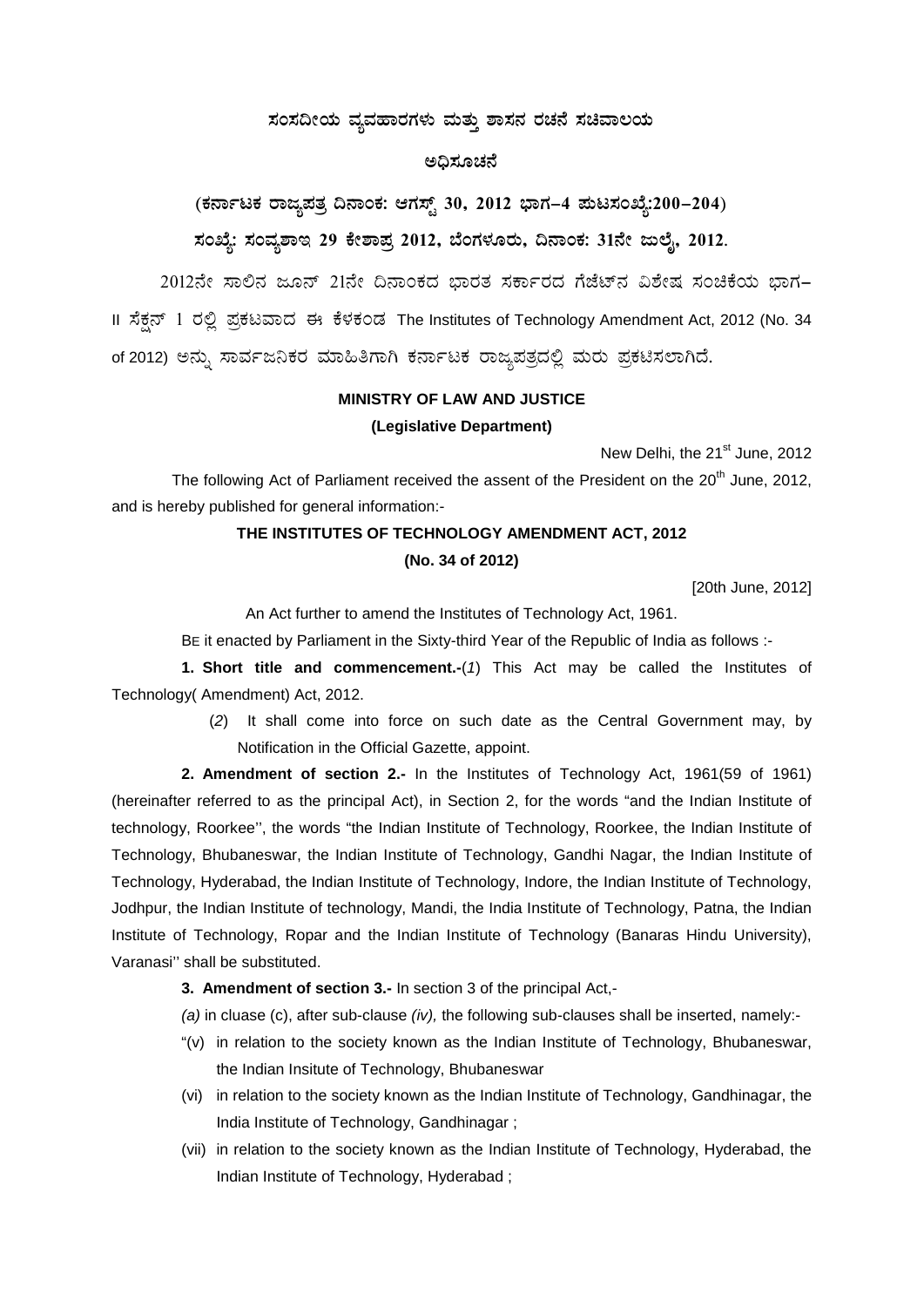- (viii) in relation to the society known as the Indian Institute of Technology, Indore, the Indian Institute of Technology, Indore ;
- (ix) in relation to the society known as the Indian Institute of technology, Rajasthan, the Indian Institute to Technology, Jodhpur ;
- (x) in relation to the society known as the Indian Institute of Technology, Mandi, the Indian Institute of Technology, Mandi ;
- (xi) in relation to the society known as the Indian Institute of Technology, Patna, the Indian Institute of Technology, Patna ;
- (xii) in relation to the Society known as the Indian Institute of technology, Punjab, the Indian Institute for Technology, Ropar ;
- (xiii) in relation to the Institute of Technology, Banaras Hindu University, referred to in Statute 25(A)(I) of the Statutes set out in the Schedule to the Banaras Hindu University Act, 1915, (16 of 1915) the Indian Institute of Technology (Banaras Hindu University), Varanasi,'';
- (*b*) after clause (*g*), the following clause shall be inserted, namely :-
- '(*ga*) "Institute of Technology, Banaras Hindu University" means the Institute of Technology, Banaras Hindu University, referred to in Statute 25(a) (1) of the Statutes set out in the Schedule to the banaras Hindu University Act, 1915;' (16 of 1915).
- (*c*) in clause (*j*), after sub-clause (*iii*), the following sub-clauses shall be inserted, namely :-
- "(iv) the Indian Institute of Technology, Bhubaneswar;
- "(v) the Indian Institute of Technology, Gandhinagar;
- "(vi) the Indian Institute of Technology, Hyderabad;
- "(vii) the Indian Institute of Technology, Indore;
- "(viii) the Indian Institute of Technology, Rajasthan;
- "(ix) the Indian Institute of Technology, Mandi;
- "(x) the Indian Institute of Technology, Patna;
- "(xi) the Indian Institute of Technology, Punjab;'';
- (d) after clause (I), the following clause shall be inserted, namely :-
- '(m) "zone", in relation to an Institute, means such group of States and Union territories as the Central Government may, by Notification in the Official Gazette, specify.'.

**4. Amendment of section 4.-** In section 4 of the principal Act, after sub-section (*1C*), the following sub-section shall be inserted, namely :-

"(ID) The Institute of Technology, Banaras Hindu University shall, on such incorporation, be called the Indian Institute of Technology (Banaras Hindu University), Varanasi".

**5. Amendment of section 5.-** In section 5 of the principal Act, the *Explanation* shall be numbered as Explanation I thereof and after Explanation 1 as so numbered, the following Explanation shall be inserted, namely :-

> *"*Explanation 2.- The reference in this section to the commencement of this Act shall be construed in relation to the Indian Institute of Technology, Bhubaneswar, the Indian Institute of Technology, Gandhinagar, the Indian Institute of Technology,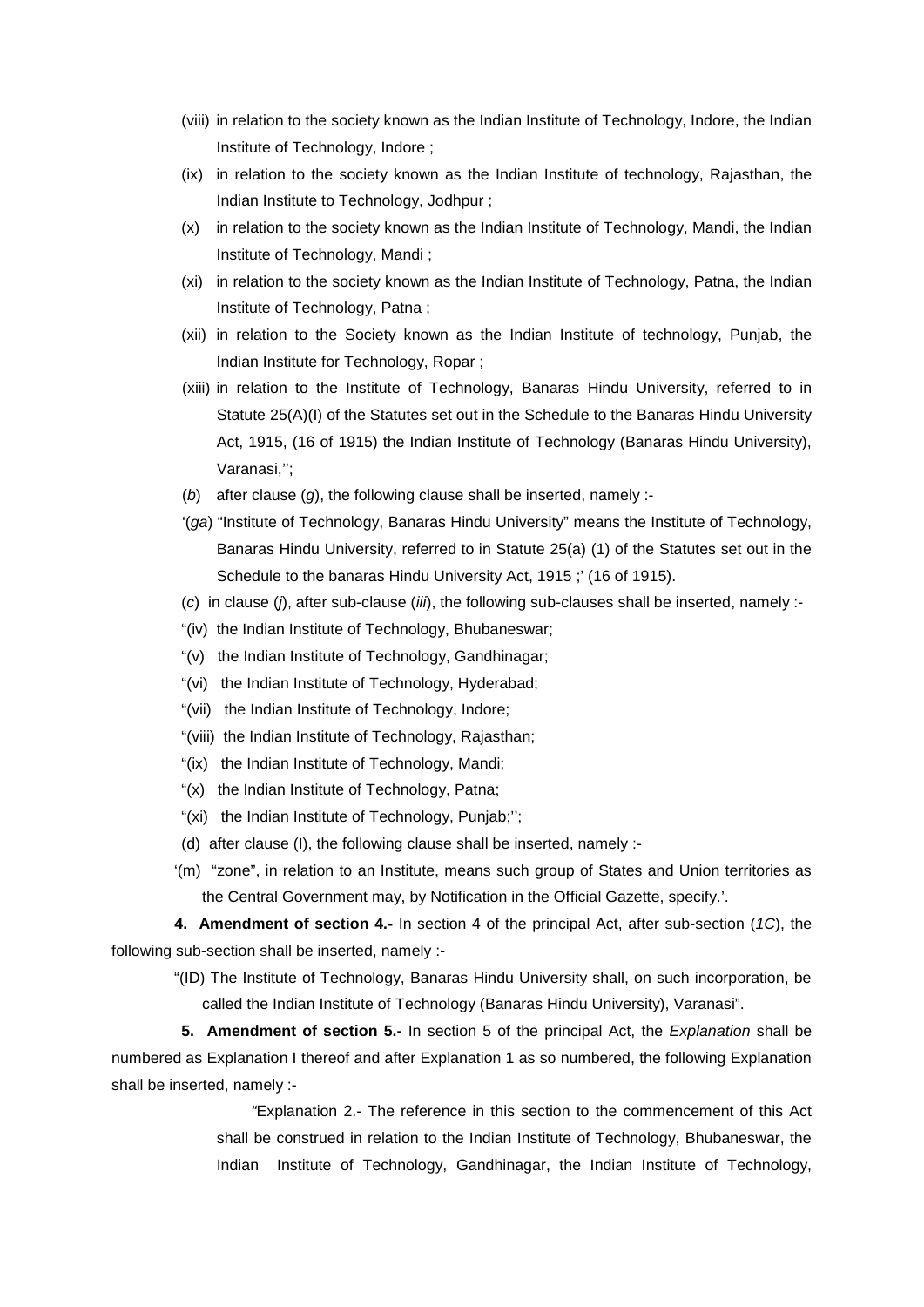Hyderabad, the Indian Institute of technology, Indore, the Indian Institute of Technology, Jodhpur, the Indian Institute of Technology, Mandi, the Indian Institute of Technology, Patna and the Indian Institute of Technology, Ropar, as the reference to the due date on which the provisions of the Institutes of Technology (Amendment) Act, 2012 come into force.".

**6. Insertion of new section 5B.-** After section 5A of the principal Act, the following section shall be inserted, namely :-

**"5B. Effect of incorporation of Indian Institute of Technology (Banaras Hindu University), Varanasi.-** On and from the commencement of the Institutes of Technology (Amendment) Act, 2012.-

> (a) any reference to the Institute of Technology, Banaras Hindu University in any law for the time being in force (other than this Act) or in any contract or other instrument shall be deemed as a reference to the Indian Institute of technology (Banaras Hindu University), Varanasi ;

> (b) all property, movable and immovable, of or belonging to the Institute of Technology, Banaras Hindu University, shall vest in the Indian Institute of Technology (Banaras Hindu University), Varanasi ;

> (c) All rights and liabilities of the Institute of Technology, Banaras Hindu University shall be transferred to, and be the rights and liabilities of, the Indian Institute of Technology (Banaras Hindu University), Varanasi ;

> (d) every person employed in the Institute of Technology, Banaras Hindu University immediately before such commencement shall hold his office or service in the Indian Institute of Technology (Banaras Hindu University), Varanasi by the same tenure, at the same remuneration and upon the same terms and conditions and with the same rights an privileges as to pension, leave, gratuity, provident fund and other matters as he would have held the same if this Act has not been passed and shall continue to do so unless and until his employment is terminated or until such tenure, remuneration and terms and conditions are duly altered by the Statutes:

> Provided that if the alteration so made is not acceptable to such employee, his employment may be terminated by the Indian Institute of Technology (Banaras Hindu University), Varanasi in accordance with the terms of the contract with the employee or, if no provision is made therein this behalf, on payment to him by the Indian Institute of Technology (Banaras Hindu University), Varanasi of compensation equivalent to three months' remuneration in the case of permanent employees and one month's remuneration in the case of other employees :

> Provided further that any reference, by whatever form of words, to the Director of the Institute of Technology, Banaras Hindu University in any law for the time being in force, or in any instrument or other document, shall be construed as a reference to the Director of the Indian Institute of Technology (Banaras Hindu University), Varanasi ; and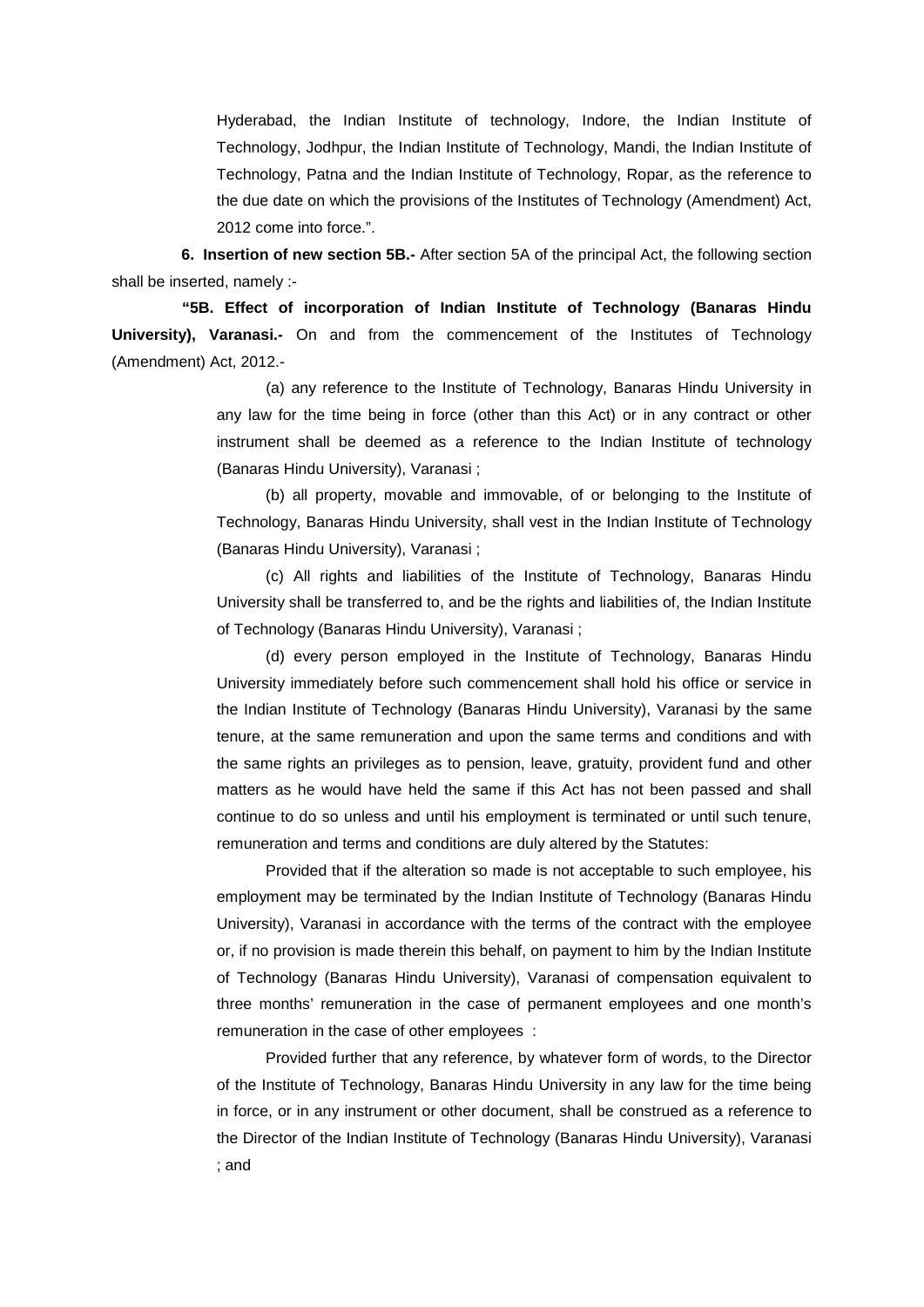(*e*) on the commencement of the Institutes of Technology (Amendment) Act, 2012,-

(*i*) the Vice-Chancellor of the Banaras Hindu University, appointed under the provisions of the Banaras Hindu University Act, 1915 (16 of 1915) shall be deemed to have been appointed as ex-officio Chairman of the Board of Governors of the Indian Institute of Technology (Banaras Hindu University), Varanasi under this Act, and shall hold office for a period of three years with effect from such commencement.

(*ii*) the Director of the Institute of Technology, Banaras Hindu University, appointed under the provisions of the Banaras Hindu University Act, 1915 (16 of 1915) shall be deemed to have been appointed as Director of the Indian Institute of Technology (Banaras Hindu University), Varanasi under this Act, and shall hold his office till Director is appointed under this Act.

*Explanation.-*The reference in this section to the commencement of this Act shall be construed in relation to the Indian Institute of Technology (Banaras Hindu University) Varanasi as the reference to the date on which the provisions of the Institutes of Technology (Amendment) Act, 2012 come into force.''.

**7. Amendment of section 6.-** In section 6 of the principal Act, after sub-section (*I*), the following sub-section shall be inserted, namely:-

"(*IA*) subject to the provisions of this Act, every Institute may strive to meet the technological needs of the States and the Union territories included in its zone by-

> (*a*) supporting and collaborating with technical education institutions located in the zone with a view to enhance their quality and capability ;

> (*b*) advising the State Governments and the Union territories included in its zone in the matter of technical education and any technological issue referred by them to the Institute for advice.''.

**8. Amendment of section 11.-** In section 11 of the principal Act,

(*i*) After clause (e), the following provision shall be inserted, namely:-

"Provided that in the case of the Indian Institute of Technology (Banaras Hindu University), Varanasi,-

(*a*) the Board of such Institute shall consist of Vice-Chairman to be nominated, after a period of three years from the commencement of the Institute Techonology (Amendment) Act, 2012, by the Executive Council referred to in clause (d) of section 2 of the Banaras Hindu University Act, 1915, (16 of 1915) from amongst its members including its Vice-Chancellor,'':

(*b*) four persons to be nominated under clause (d), out of which two persons to be nominated by the Executive Council referred to in clause (d) of section 2 of the Banaras Hindu University Act, 1915, (16 of 1915) from amongst its members including its Vice-Chancellor; '';

(*ii*) the *Explanation* shall be omitted.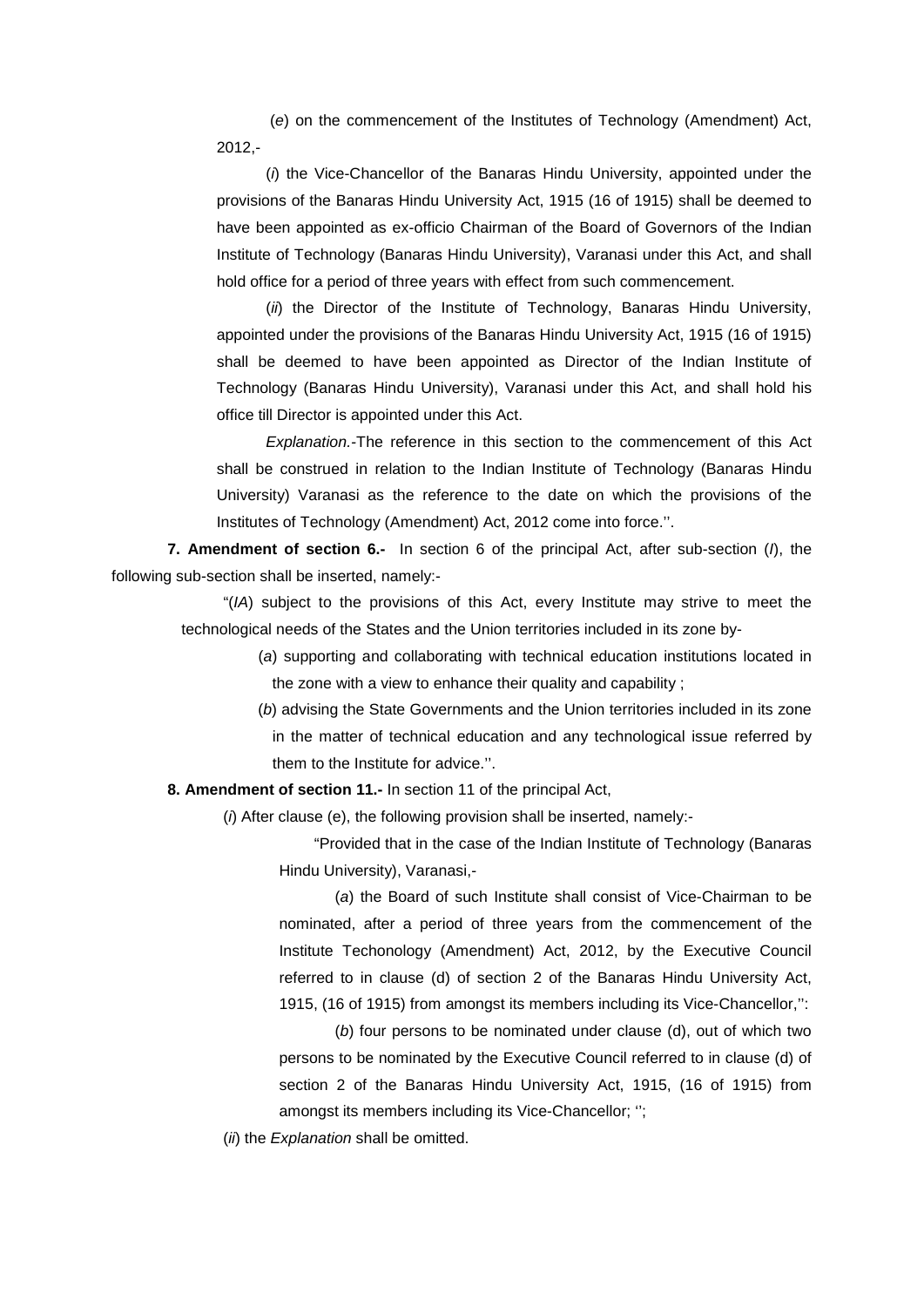**9. Amendment of section 14.-** In section 14 of the principal Act, after clause (e), the following proviso shall be inserted, namely :-

"Provided that in case of the Indian Institute of Technology (Banaras Hindu University), Varanasi, three members shall be nominated by the Executive Council referred to in clause (d) of section 2 of the Banaras Hindu University Act, 1915.''. (16 of 1915).

**10. Amendment of section 38.-** In section 38 of the principal Act,

"(*a*) after clause (*i*), the following clauses shall be inserted, namely :-

"(*j*) until the first Statutes and Ordinances in relation to the Indian Institute of Technology, Bhubaneswar, the Indian Institute of Technology, Gandhinagar, the Indian Institute of Technology, Hyderabad, the Indian Institute of Technology, Indore, the Indian Institute of technology, Jodhpur, the Indian Institute of technology, Mandi, the Indian Institute Technology, Patna and the Indian Institute of Technology, Ropar are made under this Act, the Statutes and Ordinances of such Institute, as in force immediately before the commencement of the Institutes of Technology (Amendment) Act, 2012 shall apply to those Institutes with necessary modifications and adaptations in so far as they are not inconsistent with the provisions of this Act ;

(*k*) the executive Council, referred to in clause (*d*) of section 2 of the Banaras Hindu University Act, 1915, (16 of 1915) functioning as such immediately before the commencement of the Institutes of technology (Amendment) Act, 2012 shall continue to so function until a new Board is constituted for the Indian Institute of Technology (Banaras Hindu University), Varanasi under this Act, but on the constitution of a new Board under this Act, the Executive Council of the Banaras Hindu University shall cease to function so far as the Indian Institute of Technology (Banaras Hindu University), Varanasi is concerned ;

(*l*) the Academic Council, referred to in clause (*a*) of section 2 of the Banaras Hindu University Act, 1915, (16 of 1915), functioning as such immediately before the commencement of the Institutes of Technology (Amendment) Act, 2012 shall continue to so function until a new Senate is constituted for the Indian Institute of Technology (Banaras Hindu University), Varanasi under this Act, but on the constitution of a new Senate under this Act, the academic Council of the Banaras Hindu University shall cease to function so far as the Indian Institute of Technology (Banaras Hindu University), Varanasi ;

(*m*) until the first Statutes and the Ordinances in relation to the Indian Institute of Technology (Banaras Hindu University), Varanasi are made under this Act, the Statutes and Ordinances as are applicable to the Indian Institute of Technology, Kanpur immediately before the commencement of the Institutes of Technology, (Amendment) Act, 2012, shall apply to the Indian Institute of Technology (Banaras Hindu University), Varanasi with the necessary modifications and adaptations in so far as they are not inconsistent with the provisions of this Act ;